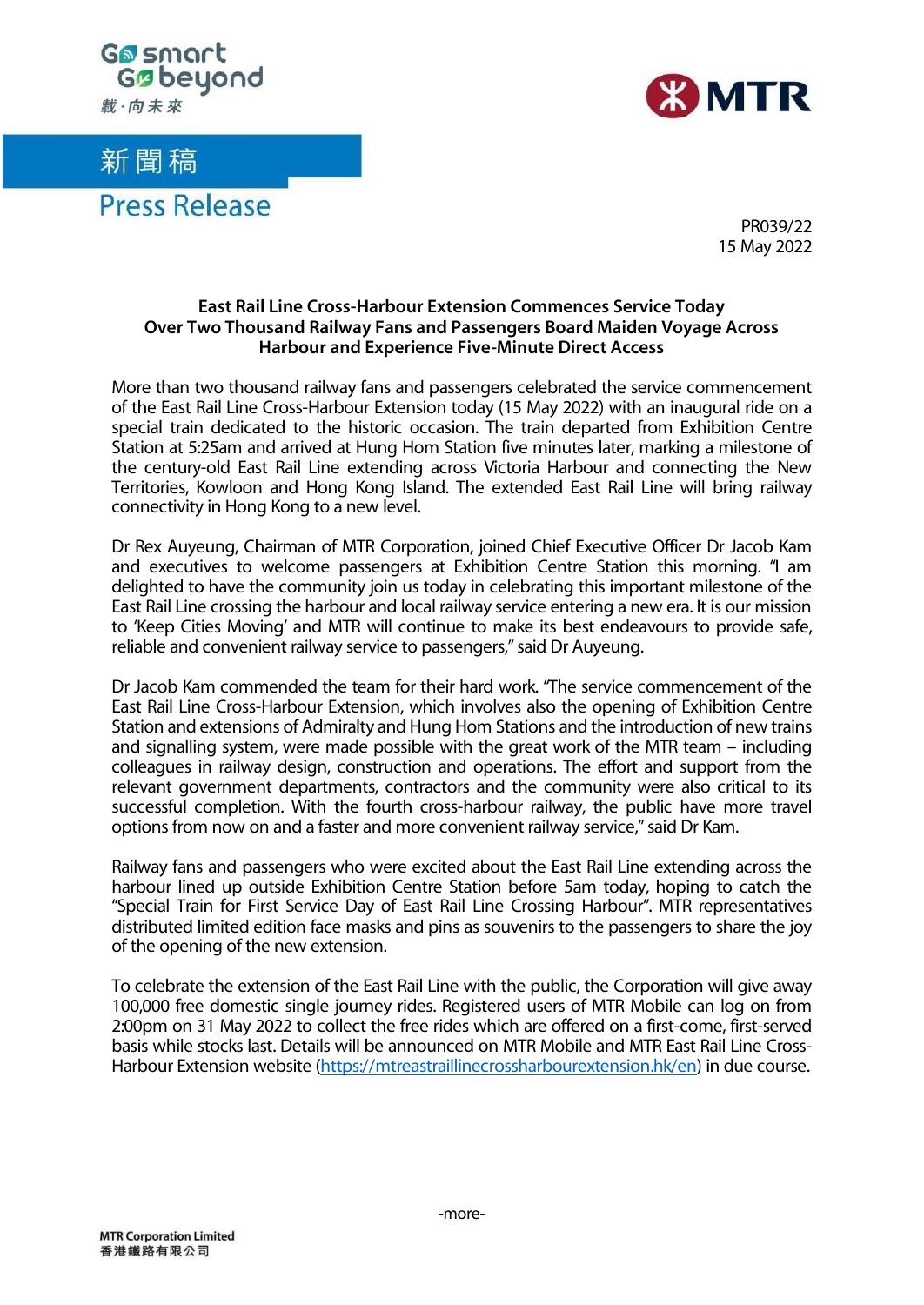Similar to the opening of new railway lines in the past, teething issues may occur during the initial operations of the East Rail Line extending across the harbour. Contingency plans are in place and the Corporation will try its best to minimise the impact on passengers in case teething issues occur. We appeal to passengers for understanding in the event that such issues arise.

-End-

About MTR Corporation

Every day, MTR connects people and communities. As a recognised world-class operator of sustainable rail transport services, we are a leader in safety, reliability, customer service and efficiency.

MTR has extensive end-to-end railway expertise with more than 40 years of railway projects experience from design to planning and construction through to commissioning, maintenance and operations. Going beyond railway delivery and operation, MTR also creates and manages dynamic communities around its network through seamless integration of rail, commercial and property development.

With more than 40,000 dedicated staff\*, MTR carries over 13 million passenger journeys worldwide every weekday in Hong Kong, the United Kingdom, Sweden, Australia and the Mainland of China. MTR strives to grow and connect communities for a better future.

For more information about MTR Corporation, please visi[t www.mtr.com.hk.](http://www.mtr.com.hk/)

\*includes our subsidiaries and associatesin Hong Kong and worldwide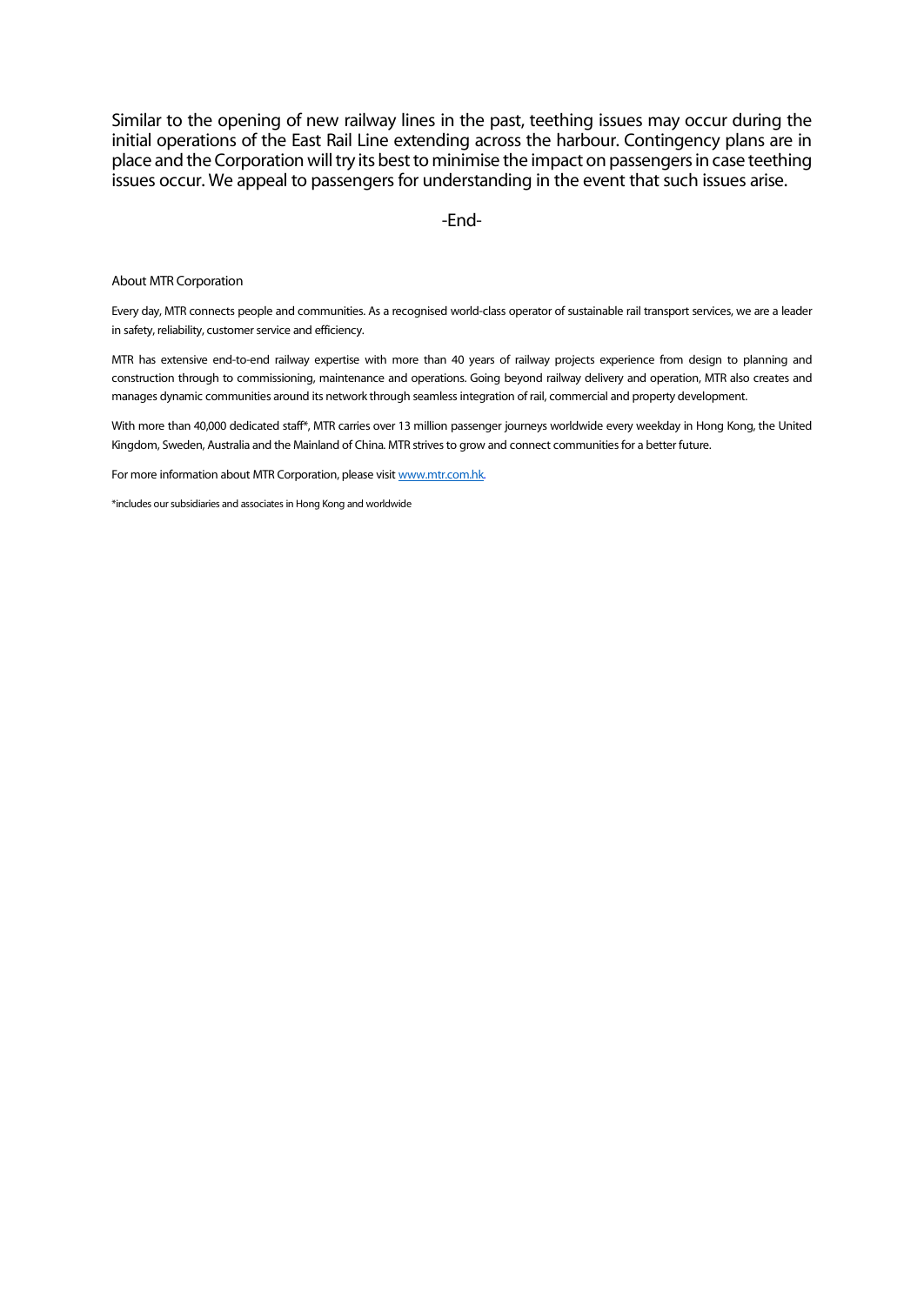## **Photo captions:**

1. Dr Rex Auyeung, Chairman of MTR Corporation (Middle, back row); Dr Jacob Kam, Chief Executive Officer (6th left, back row); Mr Adi Lau, Managing Director – Mainland China Business and Global Operations Standards (6<sup>th</sup> right, back row); Ms Jeny Yeung, Hong Kong Transport Services Director (5<sup>th</sup> left, back row); Dr Tony Lee, Operations Director (2<sup>nd</sup> left, back row); and Mr Roger Bayliss, Capital Works Director (3rd right, back row) were joined by other MTR directorates and representatives in officiating a handover ceremony to mark the extension of the East Rail Line across the harbour today (15 May 2022).



2. Dr Rex Auyeung, Chairman of MTR Corporation; Dr Jacob Kam, Chief Executive Officer and MTR executives greet passengers at the concourse of Exhibition Centre Station and present them with the East Rail Line Cross-Harbour Extension limited edition face masks and pins.